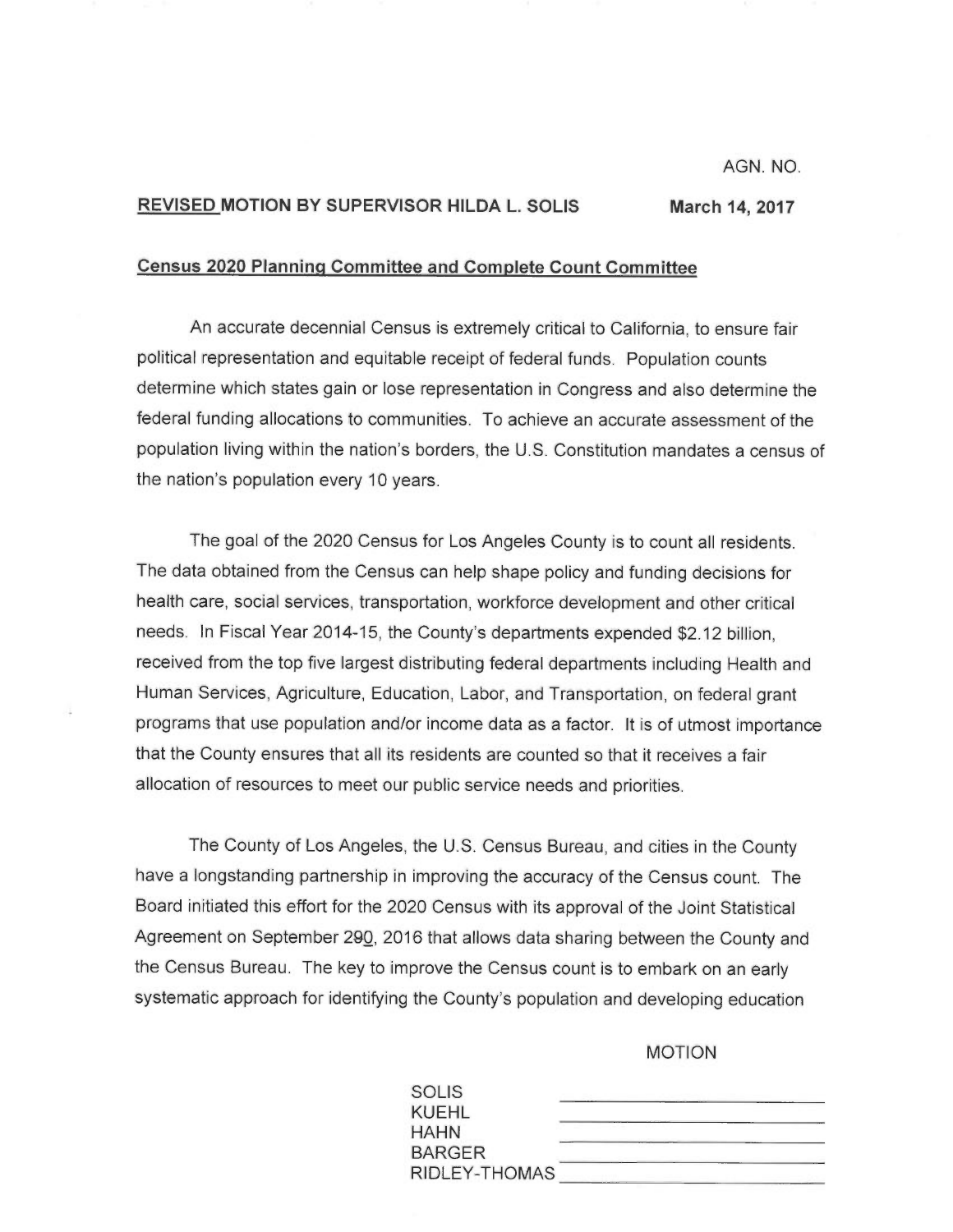and outreach plans for all communities, and particularly those Hard-to-Survey Populations in the County.

A County of Los Angeles Census 2020 Planning Committee (Planning Committee) comprised of County departments responsible for updating County jurisdictional boundaries, addresses and population data, and familiar with education and outreach strategies, is the first step in launching this Countywide effort. The Planning Committee will develop a framework for the County's Census 2020 Complete Count Committee (CCC) which will be responsible for launching a comprehensive Countywide Census education and outreach campaign. The CCC will include representatives from Board Offices and County departments to work in partnership with federal and State agencies, as well as local jurisdictions, community-based organizations, and other local entities to ensure the County's Census goals are achieved.

I, THEREFORE, MOVE that the Board of Supervisors take the following actions as further preparation for the April 1, 2020 Census Day:

- <sup>1</sup> . Instruct the Chief Executive Officer to initiate a County of Los Angeles 2020 Census Planning Committee to update County jurisdictional boundaries, addresses and population data, and develop an education and outreach strategy with a particular focus on Hard-to-Survey Populations. The Planning Committee shall include representatives from: Regional Planning, Public Works, Internal Services, the Health Agency, Registrar-Recorder/County Clerk, the Assessor, Parks and Recreation, Public Library, Public Social Services, Children and Family Services, and any other County departments or agencies determined as necessary by the Planning Committee.
- 2. Instruct the Planning Committee, upon completion of an overarching Countywide education and outreach strategy, to form a Complete Count Committee (CCC)